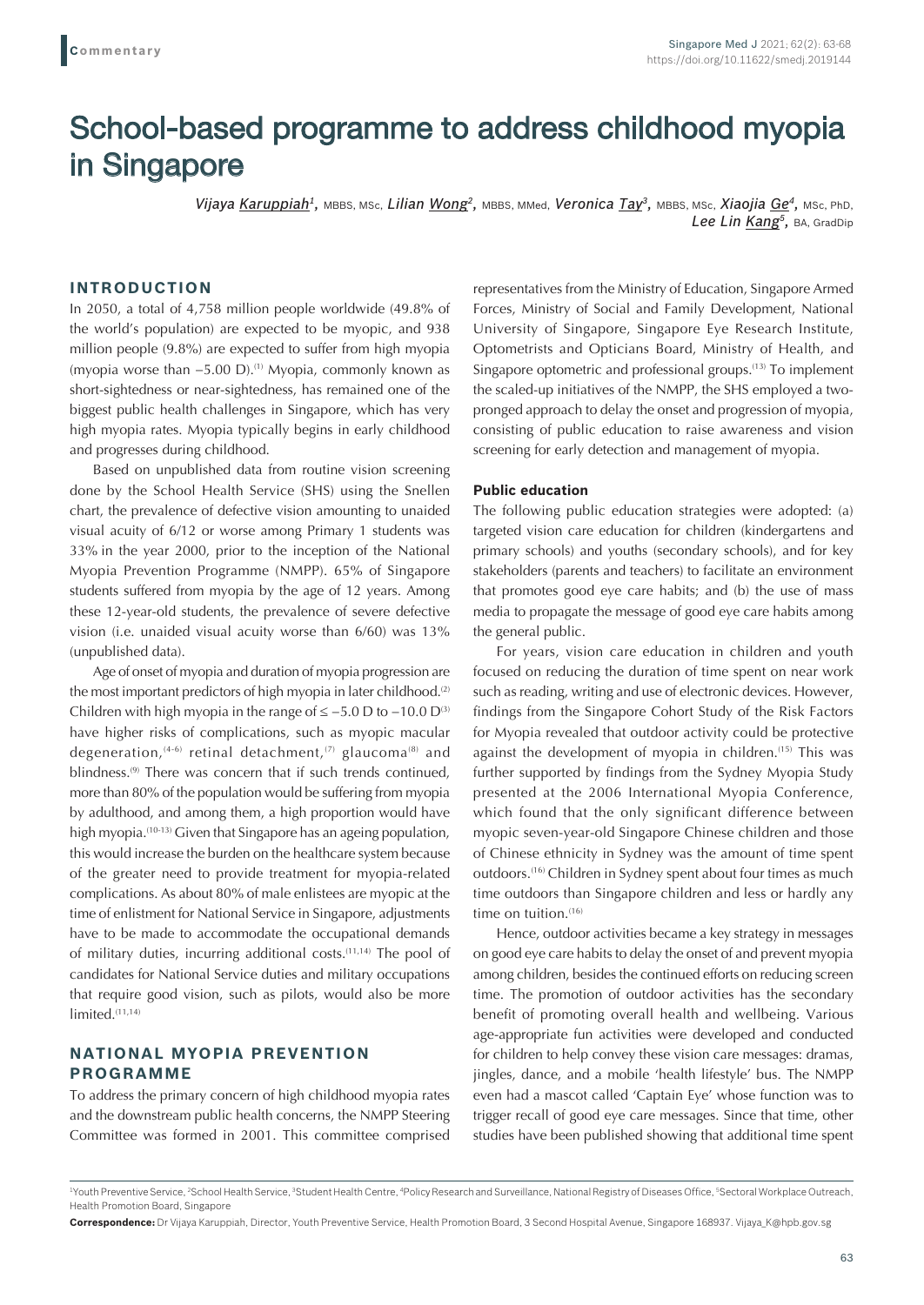outdoors was associated with a reduced incidence of myopia among certain age groups.<sup>(17)</sup>

To educate teachers and parents, who play a critical role in creating a supportive environment for good eye care habits in school and at home, several programmes were introduced. In the early years of this initiative, training programmes that provided a more in-depth understanding of myopia were conducted for teachers. Subsequently, activities and resources were customised for children of different age groups, including activity cards for primary school students that could be used as a teaching aid. Teachers were also encouraged to motivate students to come up with their own creative ideas and activities to promote good eye care habits among their peers, which would earn them points towards getting a 'Captain Eye' badge for themselves. Teachers could thus save time in creating new activities, while students were empowered to take the lead in taking care of themselves.

To reach parents and families, school-based group counselling sessions were held. Seminars aimed to promote good eye care habits at home were organised for parents with preschoolers and primary school-going children through a school-cluster approach to reach as many parents as possible. In Singapore, schools within the same vicinity (usually about ten schools) are grouped as a cluster to facilitate sharing of information and programmes, and for support under the Ministry of Education. Public forums were also organised regularly to help parents and families understand myopia, including the risks of complications, and to provide tips on how to inculcate good eye care habits in their children.

The message was widely promoted to the general public through the mass media, including television commercials, the radio and popular parents' magazines. Information on childhood myopia was also readily available on the website of the Health Promotion Board, Singapore.

#### **Vision screening**

Routine vision screening is a key strategy in early myopia detection and intervention. Long before the inception of the NMPP, vision screening was already part of SHS' school-based services<sup>(18)</sup> for all primary and secondary students. In the 1950s, primary school entrants were practically free from defective vision.(19) However, in the post-independence years (i.e. after 1965), an increase was seen in the number of children with defective vision. In 1988, 16% of Primary 1 and 50% of Primary 6 children had visual acuity of  $6/12$  or worse.<sup>(20)</sup> By 1996, 24.5% of Primary 1 and 60.4% of Primary 6 children had visual acuity of  $6/12$  or worse.<sup>(20)</sup>

Since that time, vision screening has continued to be conducted annually in all schools. Following the inception of the NMPP, between 2002 and 2003, the scope for vision screening of the SHS was further expanded to include about 80,000 preschool children as young as five years of age. Preschool students and Primary 1 students who were found to have defective vision on routine screening were referred to Refraction Clinics (RCs) at the Student Health Centre, Health Promotion Board, for further assessment. Cycloplegic refraction was also made available for students who required it, for more effective assessment of their

64

vision at the RCs. Following assessment, children who required glasses were given a prescription to purchase spectacles at optical shops in the community. Children detected or suspected to have severe myopia, amblyopia or other eye conditions such as squint and ptosis were referred to paediatric ophthalmologists at one of the public hospitals or to an ophthalmologist in private practice, as chosen by the parents (Fig. 1). Students at higher educational levels were referred to optometrists in the community for further vision assessment and correction with spectacles. To ensure that students from poorer socioeconomic backgrounds were not deprived of necessary vision correction, through the NMPP, the Spectacles Voucher Fund<sup>(21)</sup> was launched. These students would receive an SGD 50 voucher for spectacle frames, and their spectacle lenses were provided free of charge by a sponsoring partner.

## **REVIEW OF NMPP-LED SCHOOL-BASED VISION SCREENING (2004–2015)**

To understand how the programme was doing in its goal of reducing childhood myopia rates, myopia prevalence rates were determined for the years 2004 to 2015 for 12 sentinel primary schools and 12 sentinel secondary schools, in which lensometer readings from spectacles were taken during routine school-based vision screening. Lensometer readings were used as a surrogate for myopia, which was defined as a spherical equivalent greater than 0.5 dioptres. Children who were wearing contact lenses in either eye were also included in the analysis. To ensure adequate representation of students across the country, 12 primary and 12 secondary schools were selected according to the school zone to which they belonged (north, south, east or west) and school type (co-ed or single-gender school). De-identified data from approximately 20,000 primary school and 15,000 secondary school students each year between 2004 and 2015 were included in this analysis. Statistical significance of trends was examined by fitting a linear regression line to the natural logarithm of the myopia prevalence, with year as the variable. A p-value  $< 0.05$ was considered statistically significant. Confidence intervals (CIs) were reported for annual percentage change (APC) where relevant. APC was calculated as the exponential of (coefficient − 1) × 100%. Statistical analysis was performed using Stata 13.1 software (StataCorp, College Station, TX, USA).

The prevalence of myopia among students from the 12 sentinel primary schools decreased from 37.7% to 31.6% between 2004 and 2015 (p < 0.05; 95% CI −1.7%, −0.6%) (Fig. 2). The decrease in prevalence was greatest between 2004 and 2007, from 37.7% to 32.3%. Thereafter, the prevalence was more stable, ranging between 31.6% and 33.7%. Prevalence rates were observed according to educational level (Fig. 3a). This revealed a downward trend among Primary 3 (p < 0.05; 95% CI −3.1%, −0.5%), Primary 4 (p < 0.05; 95% CI −2.1%, −0.8%), Primary 5 (p < 0.05; 95% CI −1.7%, −0.8%) and Primary 6 students (p < 0.05; 95% CI −0.7%, −0.3%). When stratified by gender, the downward trend in prevalence rates was maintained, with higher myopia rates among female students (p < 0.05; APC −1.3%, 95% CI  $-2.0\%$ ,  $-0.7\%$ ) when compared to male students (p < 0.05; APC −1.0%, 95% CI −1.5%, −0.4%), except in 2015, when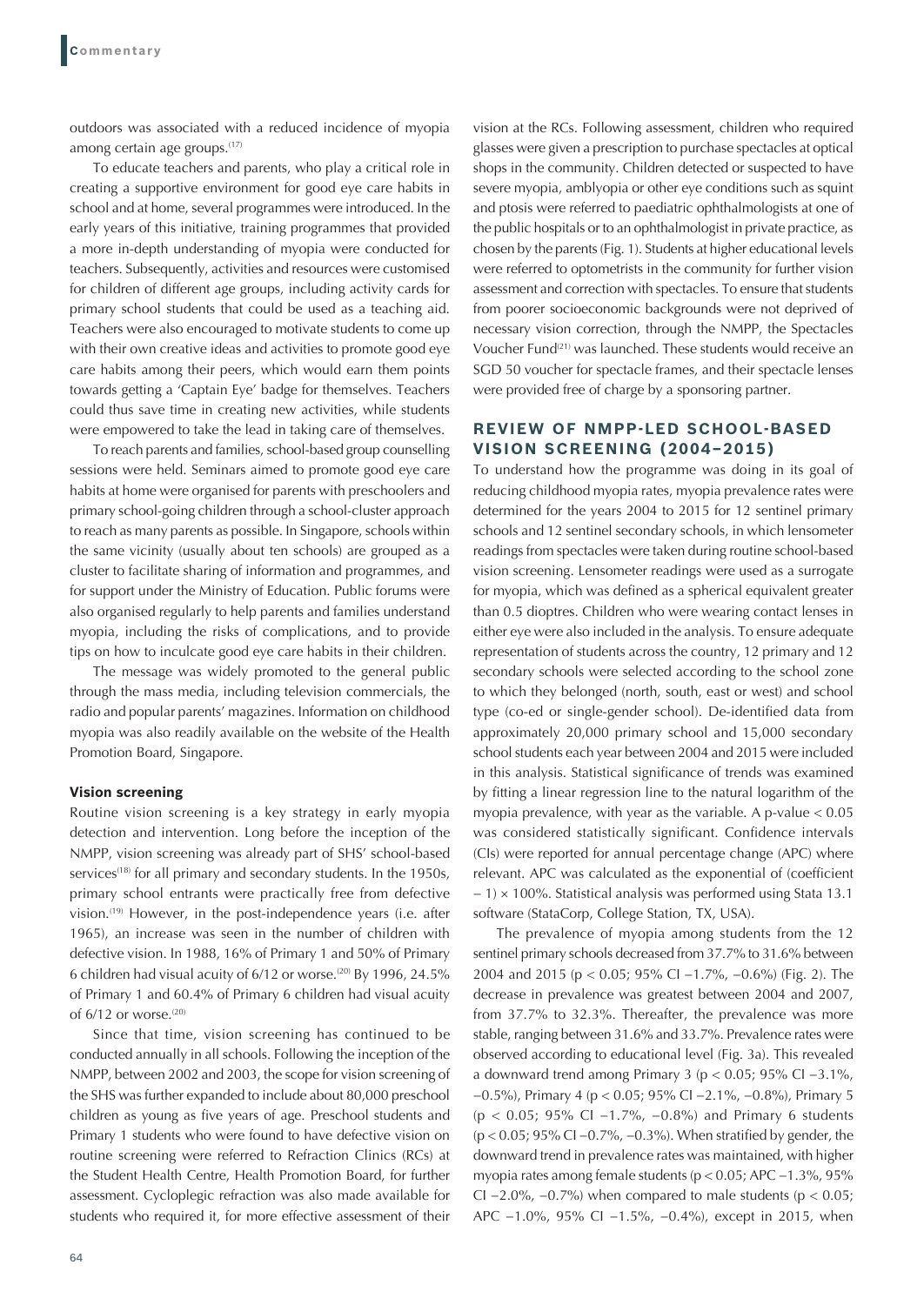

**Fig. 1** Flowchart shows the selection process for vision screening services for schoolchildren. HPB: Health Promotion Board, Singapore; NMPP: National Myopia Prevention Programme

rates among male students were higher for the first time (Fig. 3b). When stratified by the three main ethnic groups in Singapore, the same downward trend was also observed among Chinese (p < 0.05; APC −1.0%, 95% CI −1.7%, −0.4%), Malay (p < 0.05; APC −1.8%, 95% CI −2.5%, −1.2%) and Indian (p < 0.05; APC −1.3%, 95% CI −1.9%, −0.7%) students, with the highest rates among the Chinese (Fig. 3c). A stable trend was observed among Primary 1 ( $p > 0.05$ ) and Primary 2 ( $p > 0.05$ ) students.

The increase in myopia prevalence from 61.7% to 65.5% among students from the 12 sentinel secondary schools was not statistically significant (p = 0.15; APC 0.2%, 95% CI −0.1%, 0.5%) (Fig. 2). This trend was observed within each educational level except for Secondary 4, where the upward trend was statistically significant (p < 0.05; APC 0.5%, 95% CI 0.2%, 0.8%) (Fig. 4a). When stratified by gender, this upward trend was maintained and was not statistically significant, with consistently higher rates of myopia among female students when compared to male students (Fig. 4b). When stratified by the three main ethnic groups, the same trend was observed, except among the Malay students, for whom the upward trend was statistically significant (p < 0.05; APC 1.1%, 95% CI 0.7%, 1.5%); the highest rates were similarly observed among the Chinese (Fig. 4c).

# **DISCUSSION**

Among the potential environmental and behavioural risk factors for myopia and myopia progression, the factors most commonly reported to be lacking are exposure to green spaces, exposure to natural daylight, outdoor time and physical activity, together with an excess of near-work activities in children. In a recent metaanalysis, increased time outdoors was shown to be effective in preventing the onset of myopia and in slowing the myopic shift in refractive errors; however, it was not shown to be effective in slowing progression in eyes that were already myopic.<sup>(21)</sup> More



**Fig. 2** Chart shows the prevalence rate of myopia among primary and secondary school students. APC: annual percentage change; CI: confidence interval

specifically, increase in exposure to green spaces at home, at school and during commuting was associated with a decrease in spectacles use among primary school students in Spain.<sup>(22)</sup> Increase in playing time in green spaces was associated with a reduction in the risk of spectacles use in longitudinal analysis.(22) Lack of daylight exposure, specifically, has been shown to lead to myopia progression.<sup>(23,24)</sup> Sporting activity was shown to be preventive against myopia progression, while near work and computer work could be risk factors for myopia progression if children spent at least three hours a day on these outside of school-related work.<sup>(22)</sup>

Among primary school students, female students were found to have higher rates of myopia in each year except for 2015, when rates among male students were higher for the first time (Fig. 3b). This trend was also observed among secondary school students (Fig. 4b). However, the association of gender with myopia remains a controversial one. No gender differences were found in the Beaver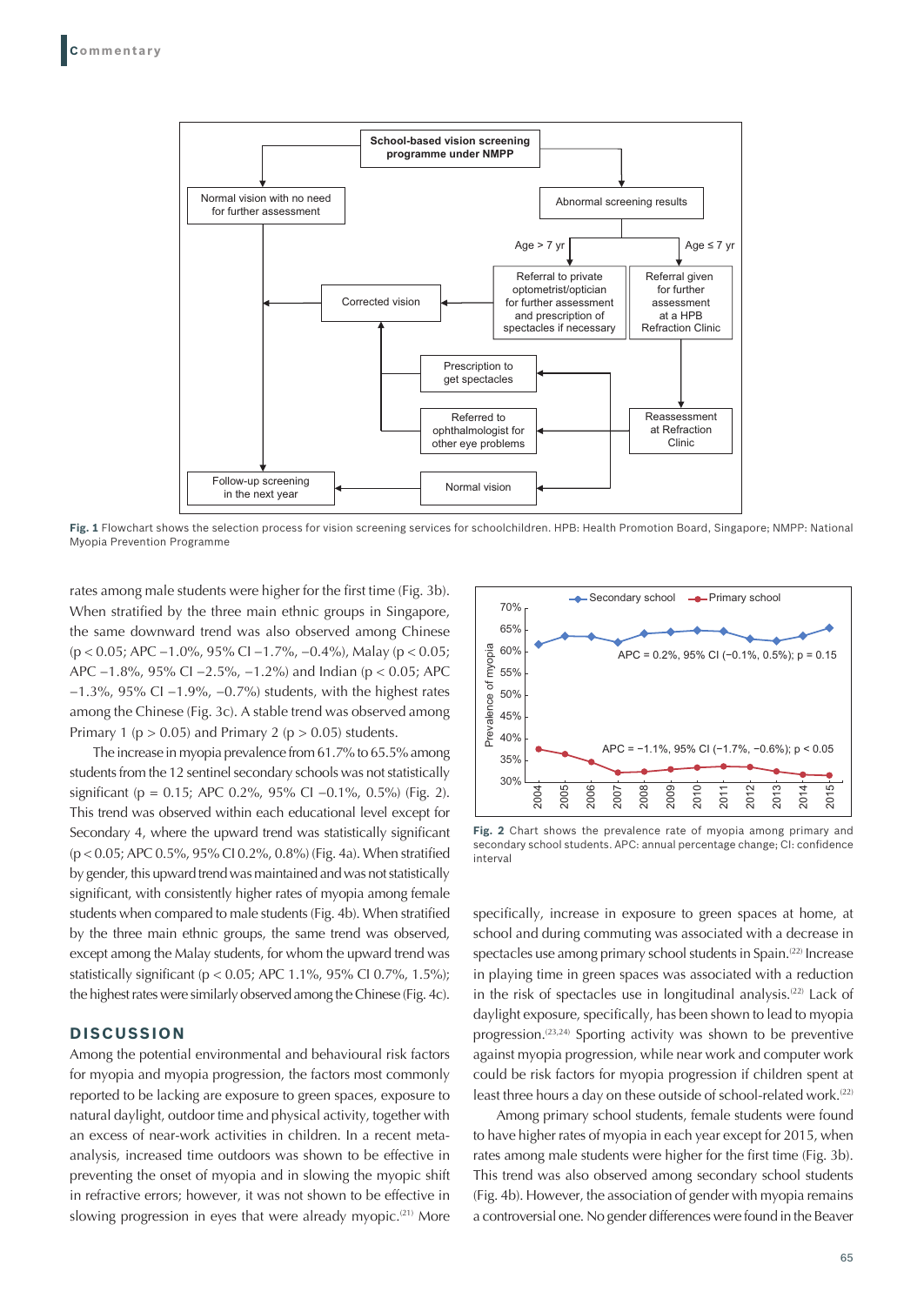

**Fig. 3** Charts show the prevalence rate of myopia among primary school students by (a) educational level; (b) gender; and (c) ethnicity. APC: annual percentage change; CI: confidence interval; P: primary

Dam Eye Study, a 15-year cohort study on macular degeneration.<sup>(25)</sup> In a local study, a significant correlation was found between onset of puberty and the age of peak axial length velocity in boys and girls. Thus, the apparent faster progression of myopia observed in girls may be related to their earlier onset of puberty.<sup>(26)</sup>

We found that Chinese students in Singapore had the highest rates of myopia. Similarly, Rudnicka et al reported in 2016 that East Asians had the highest prevalence of myopia, reaching 69.0% at 15 years of age (vs. 86.2% among Singaporean Chinese). Blacks in Africa had the lowest prevalence of 5.5% at 15 years of age.(27) Time trends in myopia prevalence over the last decade were weak in whites but increased by 23% in East Asians, with a smaller increase among South Asians.<sup>(27)</sup>

An overall downward trend in myopia prevalence was observed between 2004 and 2015 among primary school students from the 12 sentinel schools; however, no decrease in prevalence rates was seen among the corresponding secondary school students (Fig. 2). It is possible that the prevalence of myopia did not decrease among secondary school students because the secondary school curriculum intensifies in preparation for major entrance examinations for tertiary studies; hence, students spend less time outdoors, in green spaces and on sporting activities but

spend more time on prolonged near work and computer work. In a Taiwanese study, among myopic children, students in higher school years had more myopic progression.<sup>(28)</sup> This was thought to result from Taiwan's educational system placing greater academic stress on students of higher school years.<sup>(28)</sup> A Chinese study also showed a higher prevalence of myopia in students of higher school years, and that older students spent significantly more time on near work and less time on outdoor activity. $(29)$ 

Nevertheless, because age of myopia onset and duration of myopia progression are the most important predictors of high myopia in later childhood in myopic children, $(2)$  it is encouraging that myopia prevalence has decreased among primary school students. Furthermore, the students from the 12 sentinel primary schools had the same routine school-based vision screening and NMPP-driven targeted vision care education, and received the same interventions when needed as students at other primary schools, making it reasonable to generalise that myopia prevalence has decreased among primary school students in Singapore. The additional step of obtaining lensometer readings for children wearing spectacles is not expected to change the behaviour of primary school students during routine screening in a way that affects the degree of myopia.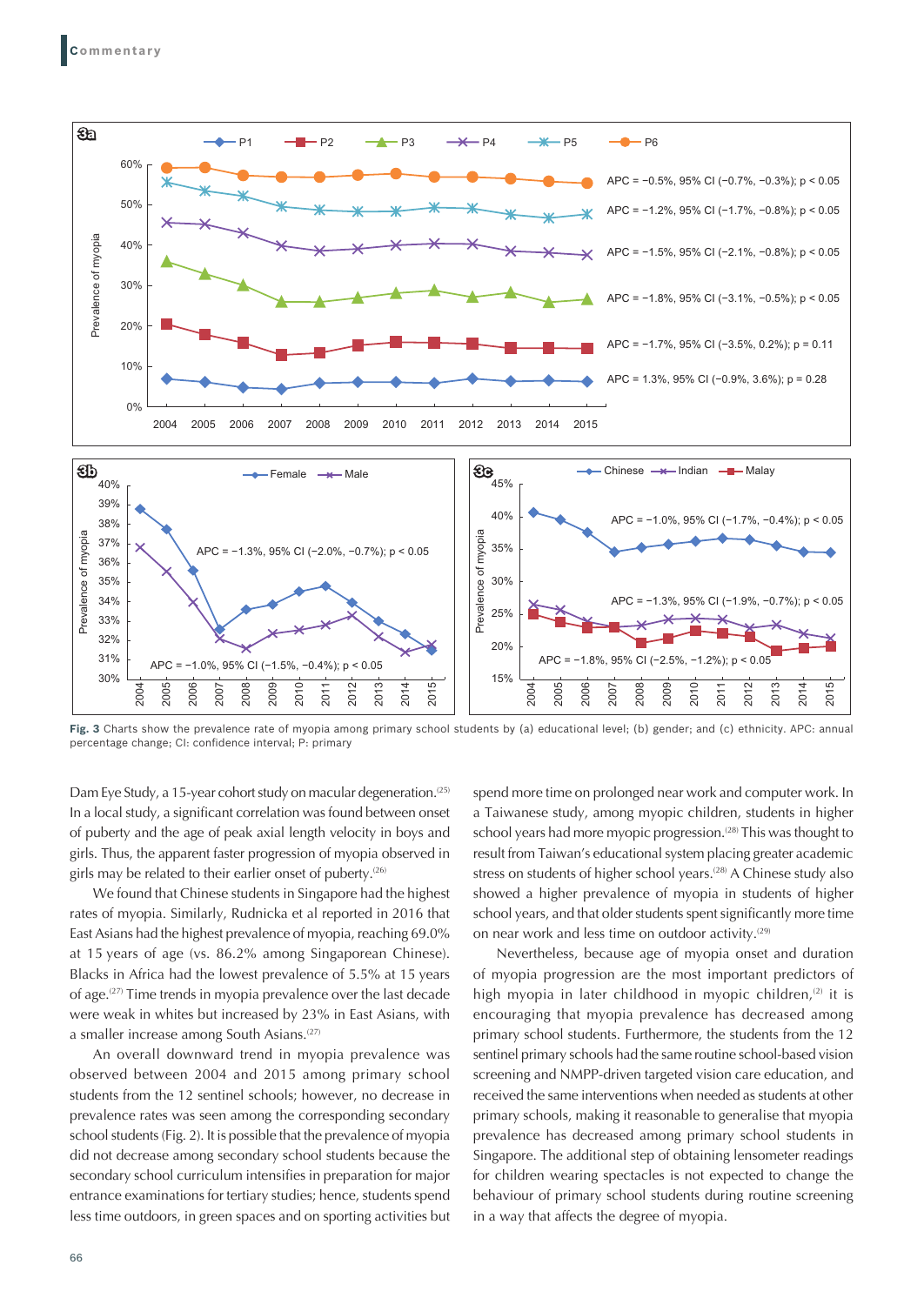

**Fig. 4** Charts show the prevalence rate of myopia among secondary school students by (a) educational level; (b) gender; and (c) ethnicity. APC: annual percentage change; CI: confidence interval; S: secondary

As with similar analyses involving data obtained during routine screening without a control group, the improvement in myopia prevalence cannot be definitively attributed to the SHS initiatives alone. Yet the pervasive nature of the school programmes and public education using mass media did not made it practically possible to have a control group. It would also have been unethical to exclude young children from vision screening, which is a basic component of child health programmes across most middle-income and higher-income countries. Data from this sentinel population of students remains critically useful for reliable quantification of the prevalence of the problem of myopia among children and youths, and allows for ongoing and new public health interventions to be fine-tuned and introduced, respectively.

In conjunction with public health programmes, a locally developed mobile application called 'Plano' has been established to manage the use of smartphones and tablets among children, and can be another fun and innovative way to institute good eye care habits. The application can be installed in a handheld device and runs in the background, tracking face-to-screen distance,

screen time, device-free activities and even poor posture. All these basic functions are available for free, with additional plans available for a fee. The child is incentivised to adopt the right habits through points and rewarded with outdoor activity, which has been shown to be protective against myopia. With the rapidly growing reliance on smartphones and tablets in learning and day-to-day living in Singapore, this is an especially practical additional approach.

### **CONCLUSION**

Myopia is a complex, multifactorial condition influenced by both genetic and environmental factors. By 2050, almost half of the world's population is expected to be myopic. This paper aimed to elucidate the public health steps taken in Singapore to combat this problem, report on the myopia prevalence rates between 2004 and 2015 among students in Singapore, and discuss the environmental factors that can potentially be modified through public health programmes. More studies are necessary to further our understanding of the causes of myopia.